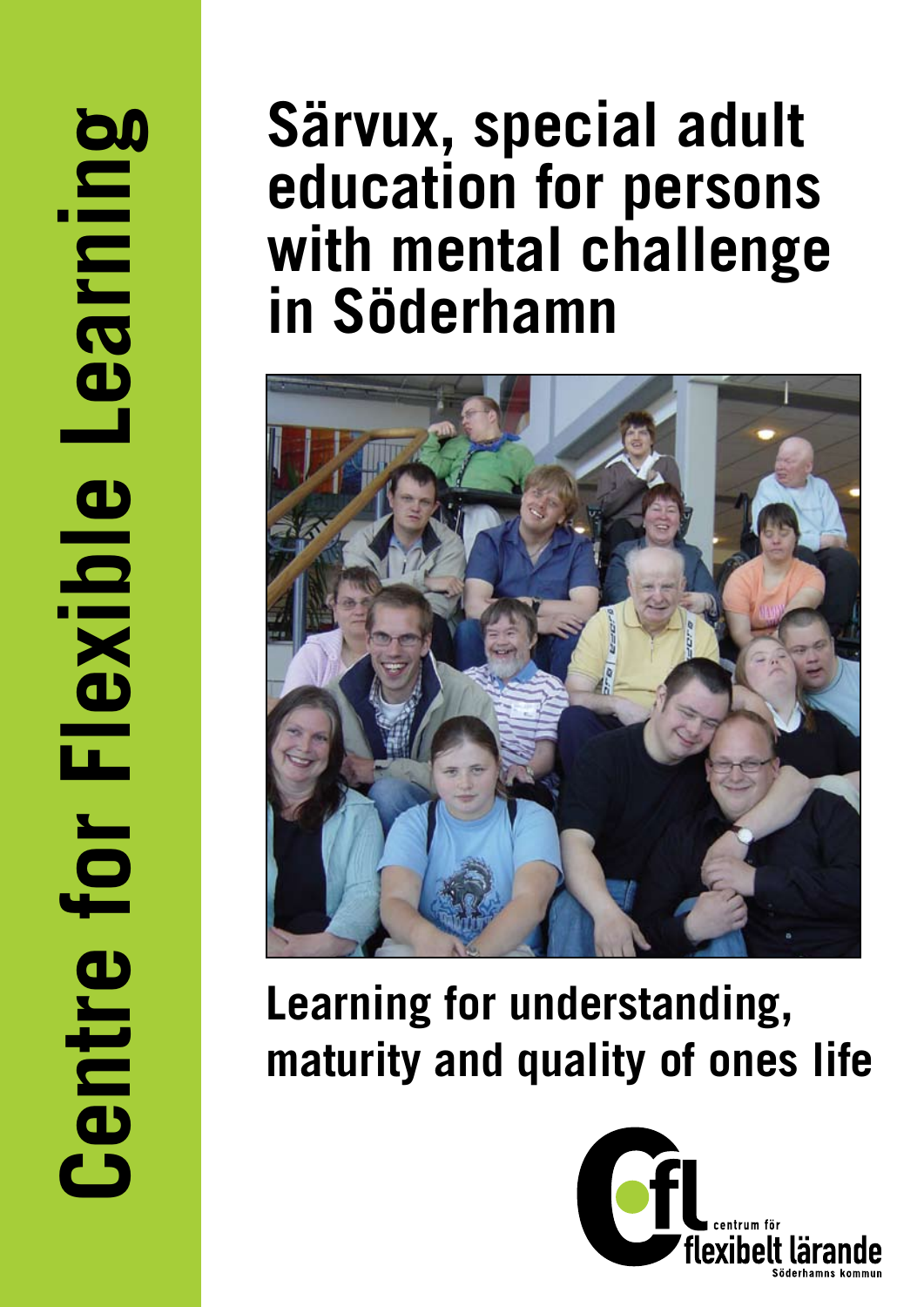### **The same – but unique**

Särvux, the adult education for persons with mental challenge in Söderhamn is the same as other ones – and still we are quite unique!

Just as in other municipalities our education in Söderhamn serves people between the ages 20 and 65 with mental challenges, acquired brain injuries or autism. In the same way as in other municipalities we turn to people who lack, need to improve or supplement their education. As in other municipalities our courses provide proficiencies equivalent to the compulsory special school (school for children with mental challenge) and the national and specially designed programmes of the upper secondary special school.



But there are also quite a few things which make us unique – or at least special.

 Our premises are located in the middle of the municipality's learning centre: CFL, Centre for Flexible Learning. CFL is Söderhamn's arena for adult learning. CFL offers education on all levels, from basic adult education to university education. Research, seminars and a whole lot more can also be found at CFL.

– The fact that we are situated at the heart of the building is good evidence of everyone's equal value at CFL, irrespective of background and type of school, explains Ingalill Stefansson, who is in charge of the adult education for persons with mental challenge in Söderhamn.

We pursue a very self-assured pedagogy, where results are followed up within the frame of our own research project "Den retsamma skolbänken" (The tantalizing school desk). The method of working is based on a humanist scientific model for understanding with influences from known educationalists such as Rousseau, Pestalozzi, Fröbel and Köhler. – We use a *following pedagogy*, where each student plans and runs his or her education, says Ingalill. Pedagogues provide support and service based on the students' wishes. By finding a *structure of one's own*, in school as in life in general, our students can assimilate the knowledge.

Our work is boundless regarding knowledge. In order to be able to interpret, understand and serve – all according to our students' wishes – a deeper knowledge within a wide scope is required. Over the years our work has come to expand from concerning pedagogy and psychology to also containing social care science, ethics and philosophy.

The fact that our commitment is complete and that we –staff and students alike – dare recognize our inherent abilities is certainly also of great importance to our success. How will you reach the stars if you neither want to nor believe that you can?



*Janne Nilsson, instructor at särvux in Söderhamn:*

**Together we go to a place we didn't know we could reach!**

– By meeting students where they want to be met we help them with *life understanding, life maturity,* and most importantly, *life quality*. One of our most important tasks is to help the students *put their history into words*. This can be done in many different ways. For example they can tell us about their experiences. By listening and writing down what the student tell us we confirm his or her feelings and experiences. Through continuous discussions about their experiences we help the students in developing their self-knowledge.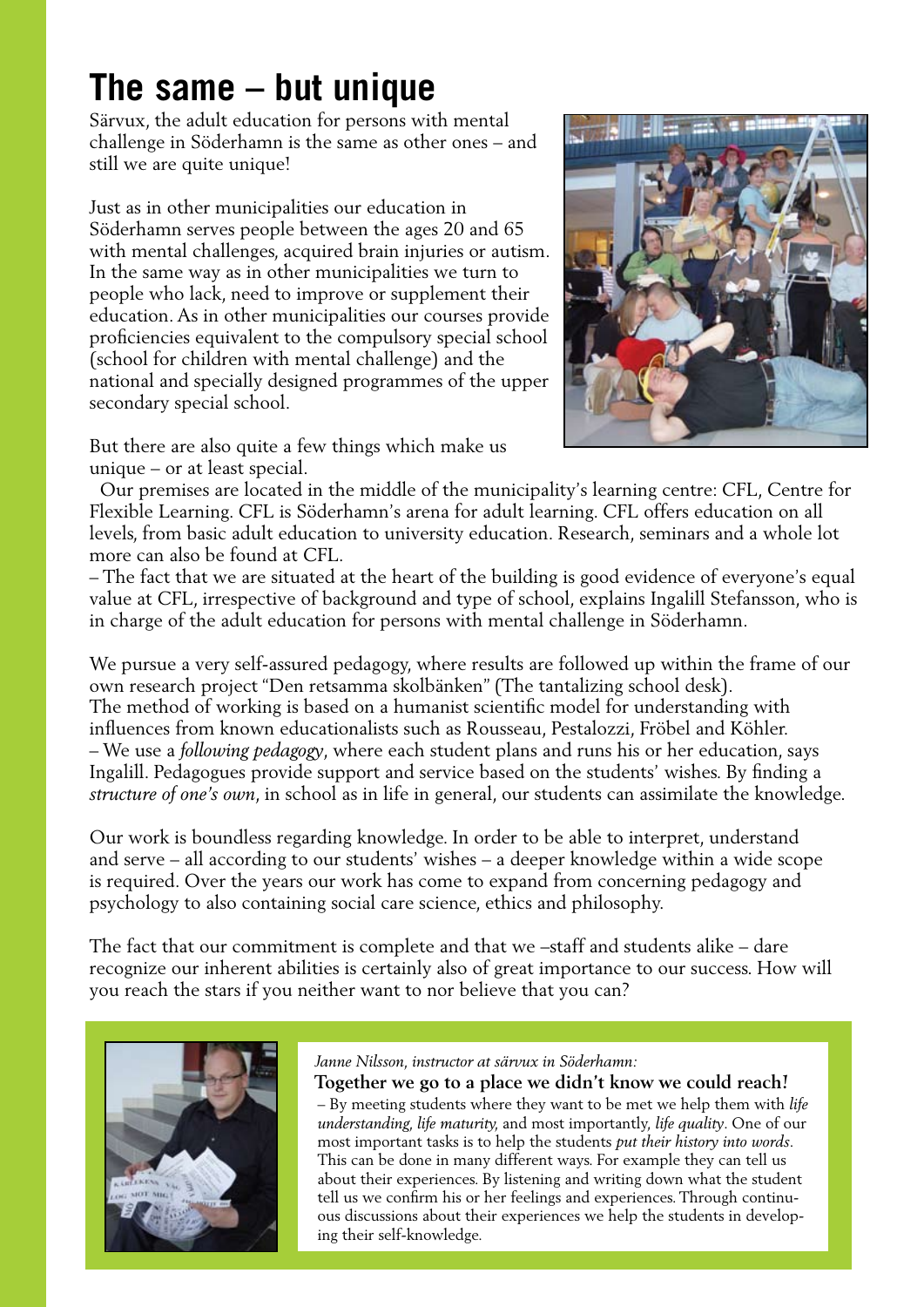## **What do you study at särvux?**



*Eva Ringefors has spent many years at särvux. Her great passion is writing.* 



*Medical terminology is Karl-Erik Falk's great interest. Here he is seen writing.*



*- I love särvux, says Mikael Burman. He also harbours warm feelings for his feather duster. It has all the colours of the rainbow and it is nice and soft.* 

### **Everyday life at särvux in Söderhamn is studied in the research project "The Tantalizing School Desk"**

Ingalill Stefansson is not only responsible for särvux in Söderhamn. She also carries out research on the activities and she is a doctoral candidate at Karlstad University. She runs the research project *The Tantalizing School Desk*, where she tries to develop and deepen the knowledge in *how* and *what* people want to learn by analyzing and reflecting on the practice.

The project cooperates with Research and Development (R&D) Söderhamn, located at CFL, and Karlstad University.

So far *Etiska torg i daglig verksamhet (Ethical squares in daily activities), Med den andres liv i min hand (Someone else's life in my hand)* and *Läsforskning – till nytta för praktiker? (Reading research – useful for practitioners?)* have been published in CFL's series of reports. To order, contact Ingalill Stefansson.



#### **We are happy to share our experiences!**

Through teacher's seminars, lectures and supervision we share our experiences from meeting students. The theme is how development takes place in the constantly ongoing learning processes. Our activities turned outward usually appeal to staff at special schools, compulsory schools and special care units, such as housing, special day care and psychiatry. *Are you interested in engaging us? Contact Ingalill Stefansson.*

By commission of the upper secondary school we also carry out individual courses of study within the upper secondary special school individual programme. The individual course of study is specific for each individual student and developed in close cooperation with the school headmaster, the student and his or her parents. The realization of the programme is to a large extent integrated in the regular special education.